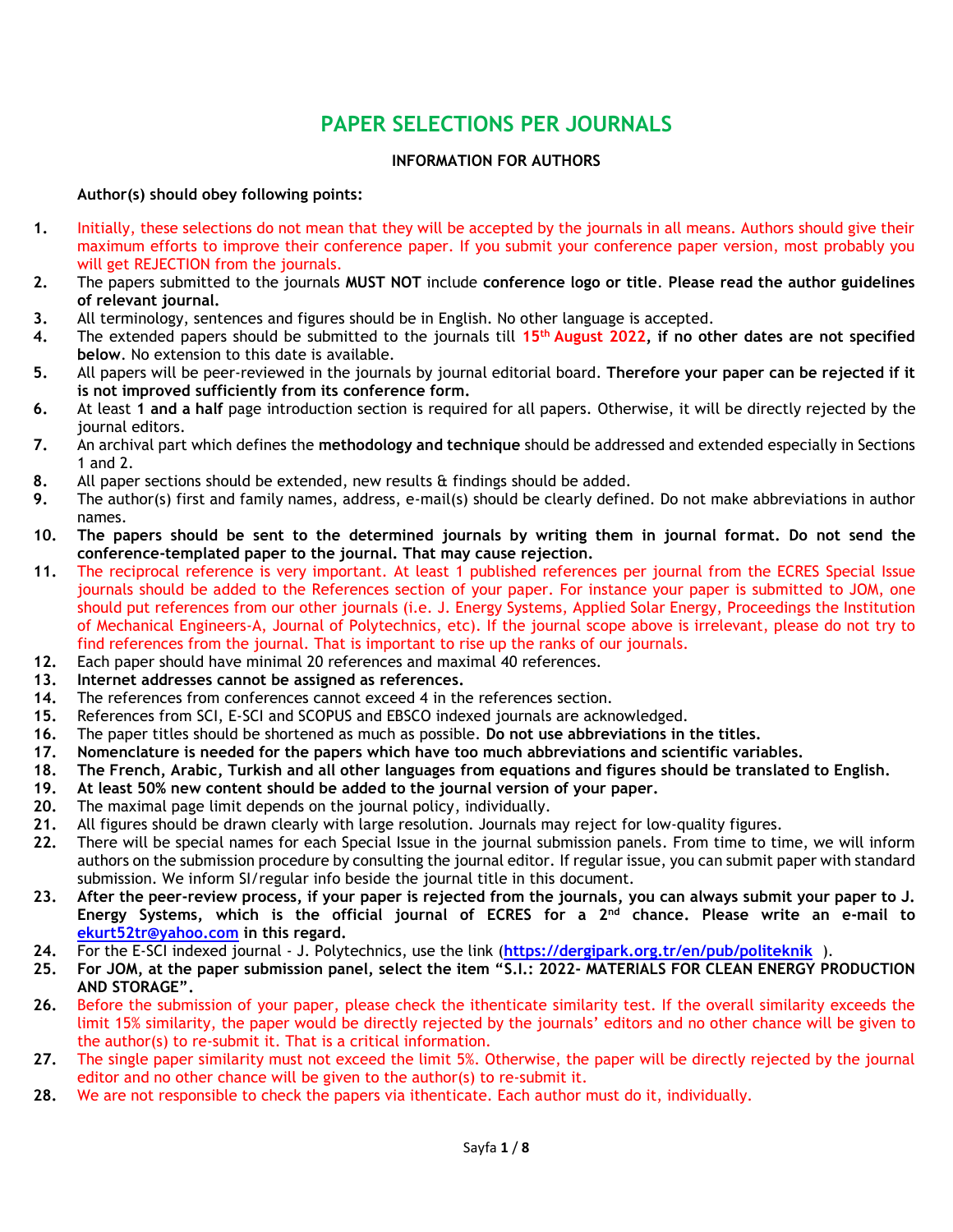- **29.** The papers of Sustainability Journal (*with Article Processing Charge after acceptance*) should be submitted by selecting "Selected Papers from the 10th European Conference on Renewable Energy Systems**"** in the journal submission panel. Otherwise it may be rejected directly.
	- **A) Proceedings of the Institution of Mechanical Engineers, Part A: Journal of Power and Energy (SCI-indexed, SCOPUS) (as regular submission, but in cover letter write "short form presented in ECRES 2022 ISTANBUL")**

| Paper ID | Title                                                                   | <b>Authors</b>                                                                                                                                                                                                           |
|----------|-------------------------------------------------------------------------|--------------------------------------------------------------------------------------------------------------------------------------------------------------------------------------------------------------------------|
| 29       | The start of combustion prediction for methane fueled HCCI engines;     | Omid<br>Mohammad<br>Mostafa<br>Namar.                                                                                                                                                                                    |
|          | traditional vs. machine learning methods                                | Jahanian, Hasan Koten                                                                                                                                                                                                    |
| 87       | Investigation into the effects of improper maintenance on wind turbines | Michael S. Davis, Mohammad R. Madani                                                                                                                                                                                     |
| 254      | Highlights of legal face of PVT systems in European countries           | Mário Gomes, Paulo Coelho, Hasan<br>Yıldızhan, Alper Bozkurt, Abolfazl Hayati,<br>Diogo Cabral, Simon Furbo, Bengt Perers,<br>Janne Dragsted, Sahand Hosouli, João<br>Gomes, Evaldas Sapeliauskas, Remigijus<br>Kaliasas |

#### **B) Journal of Energy Systems (SCOPUS-indexed) (submit as regular issue via journal panel – www.dergipark.org.tr/jes )**

| Paper ID | <b>Title</b>                                                                                                                                          | <b>Authors</b>                                                                            |
|----------|-------------------------------------------------------------------------------------------------------------------------------------------------------|-------------------------------------------------------------------------------------------|
| 12       | Economic and efficiency analysis of coupled of different ratios of PV and wind                                                                        | Mohamed Nasser, Tamer F. Megahed,                                                         |
|          | energy systems for green hydrogen production                                                                                                          | Shinichi Ookawara, Hamdy Hassan                                                           |
| 15       | Experimental study of waste heat recovery from industrial chimney using<br>thermoelectric generator (TEG) cooled by forced and natural convective air | Alfred Ochieng, Hamdy Hassan                                                              |
| 23       | A Review on the Geothermal Energy Sector in Mexico                                                                                                    | Yashar Aryanfar, Jorge Luis García Alcaraz,<br>Hasan Köten, Mohamed M. Awad               |
| 26       | Hybrid sorbents for carbon capture in waste-to-energy technologies                                                                                    | Maris Klavins                                                                             |
| 51       | A computational approach to the role of tramp elements in steel                                                                                       | Aurélie Jacob, Erwin Povoden-Karadeniz                                                    |
| 65       | Wealth effects of financing by sustainability-linked bonds: a note                                                                                    | Christian Pohl, Dirk Schiereck                                                            |
| 67       | Greenhouse tomato wastes valorization investigation: case study of biogas<br>production in Tunisia                                                    | Skandar Rejeb, Ahmed Hannachi                                                             |
| 80       | Engineering structural, morphological and optical band gap of SnS2 doped<br>Vanadium for photovoltaic application                                     | Shafi Ullah, Hanif Ullah, Muhammad Aamir<br>Shafi, Bernabé Marí                           |
| 92       | Synergy of PMN-PT with piezoelectric polymer foams using sugar casting<br>method for sensing applications                                             | Rolan Mansour, Mr Oluwaseun. Omoniyi,<br>Andrew Reid, James Windmill                      |
| 95       | Socio-economic analysis of renewable energy based on community at small<br>isolated island in Indonesia                                               | Zainal Arifin, Agung Iswadi, Arfa'a Wulanda<br>Agnia                                      |
| 110      | Role of wind energy in sustainable development in coal-based systems: case of<br>Kosovo                                                               | Bukurije Hoxha, Risto V. Filkoski                                                         |
| 121      | Local Regression Method (LRM) for Pre-processing the Vibration Data of Wind<br>Turbines                                                               | Zheng-Yun Zhuang, Ming-Hung Hsu                                                           |
| 124      | Energies, environmental attitudes and society                                                                                                         | Dejan Zemljak, Urška Martinc,<br><b>Boris</b><br>Aberšek                                  |
| 126      | Parametric modeling the effect of PWM frequency change on power<br>transformer secondary voltage                                                      | Seda Kul, Selami Balci, Suleyman Sungur<br>Tezcan                                         |
| 147      | Comparative study on n-butanol and ethyl acetate as promising four-carbon<br>oxyfuels in a compression ignition engine                                | Shadrack Kimanzi Musyoka, Ahmed S.<br>Khalil, Shinichi A. Ookawara, Ahmed E.<br>Elwardany |
| 162      | Design of Log-Periodic tooth nano-antenna for energy harvesting in the infrared<br>band                                                               | Fahad Al-Qahtani, Ali Yahyaoui, Jawad<br>Yousaf, Hatem Rmili                              |
| 164      | Inductive coupling in light-rail overhead lines to solar cables                                                                                       | B Wennekes, D.C. Zuidervliet, P.J. van<br>Duijsen                                         |
| 174      | Study of waste-heat powered facemask                                                                                                                  | Jan Wiśniewski                                                                            |
| 184      | Spillover effects of CO2 emission, renewable and non-renewable energy<br>consumption on environmental degradation                                     | <b>Nisar</b><br>Ahmad,<br>Amjad Naveed,<br>Reza<br>FathollahZadeh Aghdam                  |
| 187      | Air heat pump efficiency measurement                                                                                                                  | František Vranay, Ján Domanický, Michal<br>Gorás                                          |
| 207      | The simulation of a new high frequency transformer                                                                                                    | Sude Hatem, Erol Kurt                                                                     |
| 222      | High Breakdown Field and Low Trapping Effects up to 1400 V in Normally Off<br>GaN-on-Silicon Heterostructures                                         | Abid Idriss, Hamdaoui Youssef, Mehta Jash,<br>Medidoub Farid                              |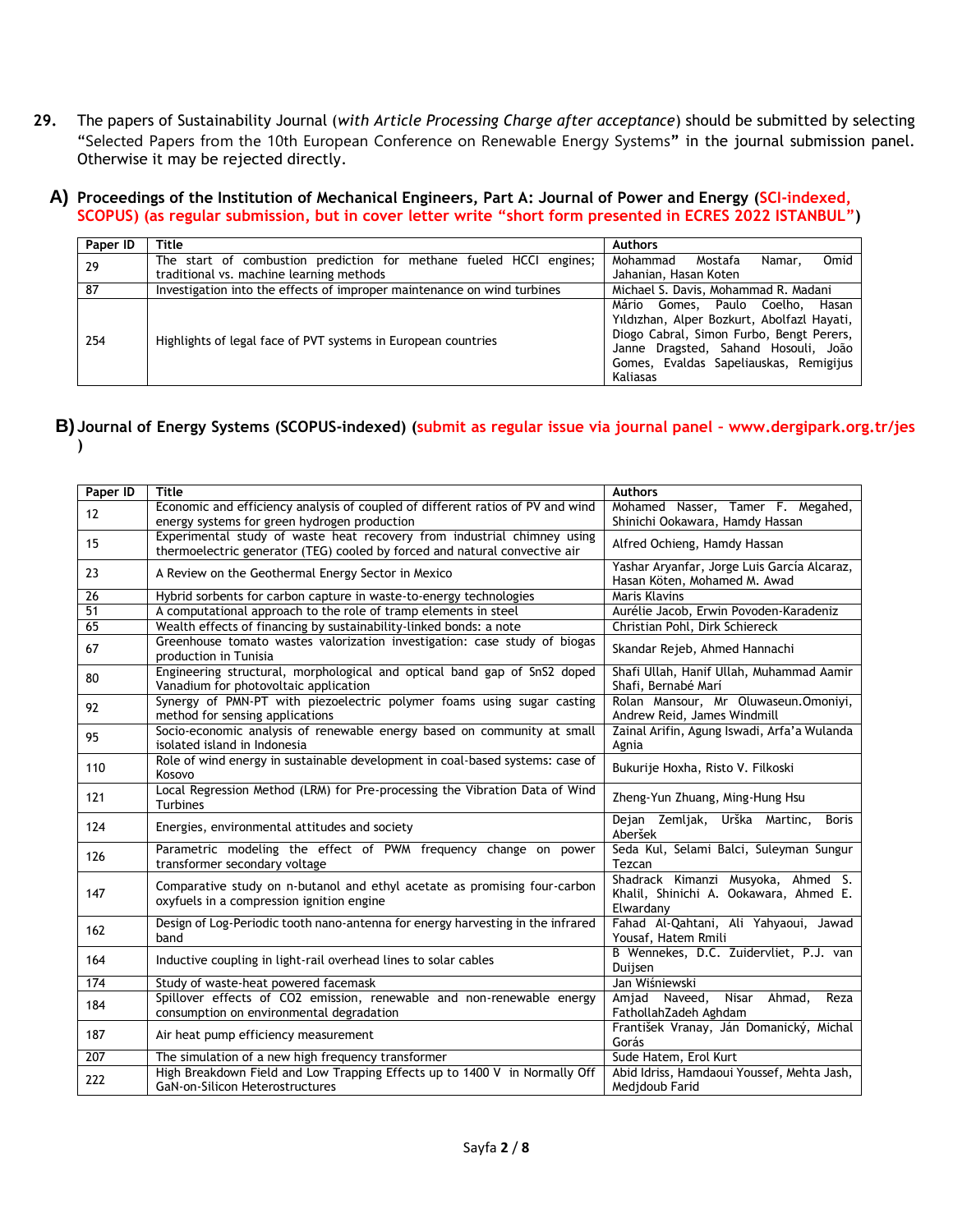| 223 | Towards highly efficient high power X-band AIN/GaN MIS HEMTs operating<br>above 50V                                         | Sri<br>Kathia<br>Harrouche,<br>Saran<br>Vankatachalam, Francois Grandpierron,<br>Etienne Okada, Farid Medidoub                       |
|-----|-----------------------------------------------------------------------------------------------------------------------------|--------------------------------------------------------------------------------------------------------------------------------------|
| 229 | Boosting the Performance of Cesium Lead Bromide Perovskites doped with<br>Bismuth for Solar Cell Applications               | Julia Marí-Guaita, Amal Bouich, Bernabé<br>Marí Soucase                                                                              |
| 240 | Optimal Design of a Coupled Photovoltaic-Electrolysis-Battery System for<br><b>Hydrogen Generation</b>                      | Aisha AlObaid, Raymond Adomaitis                                                                                                     |
| 244 | Recyclable humidity sensor based on a bio-waste material for multifunctional<br>applications                                | Maryam Khan, Hafiz Mohammad Mutee ur<br>Rehman, Muhammad Mugeet Rehman, Woo<br>Young Kim                                             |
| 250 | Evaluation of energy efficiency of an intelligent infrared heating system for<br>industrial buildings                       | Veneta Yosifova, Denis Chikurtev, Milena<br>Haralampieva, Rosen Petrov                                                               |
| 260 | Design optimization of hydrogen pressure vessels for deep sea autonomous<br>underwater vehicles using an alkaline fuel cell | Valter Luiz Jantara Junior, Mayorkinos<br>Papaelias                                                                                  |
| 270 | A new algorithm for secure energy video communication                                                                       | Erol Kurt, Soner Mülayim                                                                                                             |
| 273 | Pressure effect on the elastic and electronic properties of RhTiSb Half Heusler<br>compound                                 | Yasemin O. Ciftci, Ilknur K. Durukan                                                                                                 |
| 276 | Simulation of DC capacitive discharge plasma                                                                                | Bekir Dursun, Erol Kurt                                                                                                              |
| 284 | Power consumption forecasting using recursive neural networks                                                               | Iratxe Bueno Domínguez, Asier Zulueta,<br>Joseba Garcia-Ortega, Jose Manuel Lopez-<br>Guede, Unai Fernandez-Gamiz, Ekaitz<br>Zulueta |

### **C) JOM (SCI-indexed, SCOPUS, in submission panel select S.I.: 2022- MATERIALS FOR CLEAN ENERGY PRODUCTION AND STORAGE, Guest Editor: Prof Dr Shadia Ikhmayies )**

(Please read the detailed [Instructions for Authors](https://www.tms.org/AuthorTools) and upload your manuscript at the [Editorial Manager](https://www.editorialmanager.com/jomj/default.aspx) website for *JOM*. To ensure sufficient time for peer review, papers will not be accepted after the posted manuscript submission deadline. Original research papers should be 3,000-9,000 words with up to 12 figures maximum; review papers should be 6,000- 11,000 words with up to 20 figures maximum. [https://www.tms.org/portal/PUBLICATIONS/Journals/JOM/JOM\\_Editorial\\_Calendar/JOM\\_Topic\\_Details/portal/Publica](https://www.tms.org/portal/PUBLICATIONS/Journals/JOM/JOM_Editorial_Calendar/JOM_Topic_Details/portal/Publications/Journals/JOM/JOM_Topic_Details.aspx?hkey=7bed9197-a2af-479c-ad3c-d180312e14fe&topicID=3203) [tions/Journals/JOM/JOM\\_Topic\\_Details.aspx?hkey=7bed9197-a2af-479c-ad3c-d180312e14fe&topicID=3203](https://www.tms.org/portal/PUBLICATIONS/Journals/JOM/JOM_Editorial_Calendar/JOM_Topic_Details/portal/Publications/Journals/JOM/JOM_Topic_Details.aspx?hkey=7bed9197-a2af-479c-ad3c-d180312e14fe&topicID=3203) )

| Paper ID        | <b>Title</b>                                                                                                 | <b>Authors</b>                                                                     |
|-----------------|--------------------------------------------------------------------------------------------------------------|------------------------------------------------------------------------------------|
| 13              | Enhancing the air conditioning unit performance via phase change material                                    | W.K.<br>Shinichi<br>Zahra,<br>М.<br>Ismail,                                        |
|                 | as thermal energy storage                                                                                    | Ookawara, Hamdy Hassan                                                             |
| $\overline{43}$ | The Usage of Metallophthalocyanines in Dye Sensitized Solar Cells                                            | Yaren Erdağ Maden, Atıf Koca                                                       |
| 50              | Impact of CsF on phase transitions of K2CO3                                                                  | Natalia Mazur, Henk Huinink, Hartmut                                               |
|                 |                                                                                                              | Fischer, Pim Donkers, Olaf Adan                                                    |
|                 |                                                                                                              | Boubakri Asma, Koumya Yassine, Rajira                                              |
| 69              | Deposition process and electrical properties of electrodeposited SnS with<br>different concentrations of TEA | Abdelmajid,<br>Amal, Al<br>Maggoussi<br>Abdelhadi,<br>Achargui<br>Abounadi         |
|                 |                                                                                                              | Noureddine                                                                         |
|                 | New insights about optimal TES materials: study of a new composite                                           |                                                                                    |
| 125             | material based on ettringite and hydrated salt                                                               | Frédéric Kuznik, Matthieu Horgnies                                                 |
| 144             | Dual cocatalytic nanohybrids Au-TiO2-RuO2 accelerate photocatalytic                                          | Maria Solakidou, Areti Zindrou, Asterios                                           |
|                 | hydrogen production from water                                                                               | Mantzanis, Yiannis Deligiannakis                                                   |
| 146             | Development of BiOI thin films for lead-free graded bandgap perovskite                                       | Nor Azlian Binti Abdul Manaf, Salmiah                                              |
|                 | solar cells                                                                                                  | Binti Ibrahim                                                                      |
| 176             | Bright future by controlling $\alpha/\delta$ phase junction of formamidinium lead                            | Amal Bouich, Julia Mari Guaita, Bernabé                                            |
|                 | iodide doped by Imidazolium for solar cells applications                                                     | Marí Soucase, Pablo Palacios                                                       |
|                 |                                                                                                              | Zoulikha Abdelsadek, Hasan Koten, Juan                                             |
| 197             | Lanthanum promoted nickel-based catalysts for the dry reforming of<br>methane at low temperatures            | Pedro Holgado, Djamila Halliche, Ouiza<br>Cherifi, Sergio Gonzalez-Cortes, Patrick |
|                 |                                                                                                              | J. Masset                                                                          |
|                 |                                                                                                              |                                                                                    |
| Combination of  | "Dark fermentation with Fe0 nanoparticles supplementation for enhanced                                       | "Dolores Hidalgo, Jesús M. Martín-                                                 |
| 209 and 210     | biohydrogen production" and "Enhanced production of biohydrogen                                              | Marroquín" and "Dolores Hidalgo, Jesús                                             |
|                 | through a combined strategy in microalgae cultivation"                                                       | M. Martín-Marroquín"                                                               |
| 266             | Influence of HRT for hydrogen production by dark fermentation of cheese                                      | Elza Mikheeva, Inna Katraeva, Dmitriy                                              |
|                 | whev                                                                                                         | Vorozhtcov, Ekaterina Gorshkova                                                    |
| 274             | First-Principles study on thermoelectric and electronic properties of Half-                                  | Yasemin O. Ciftci, Ilknur K. Durukan                                               |
|                 | Heusler BeCaGa compound under strain                                                                         |                                                                                    |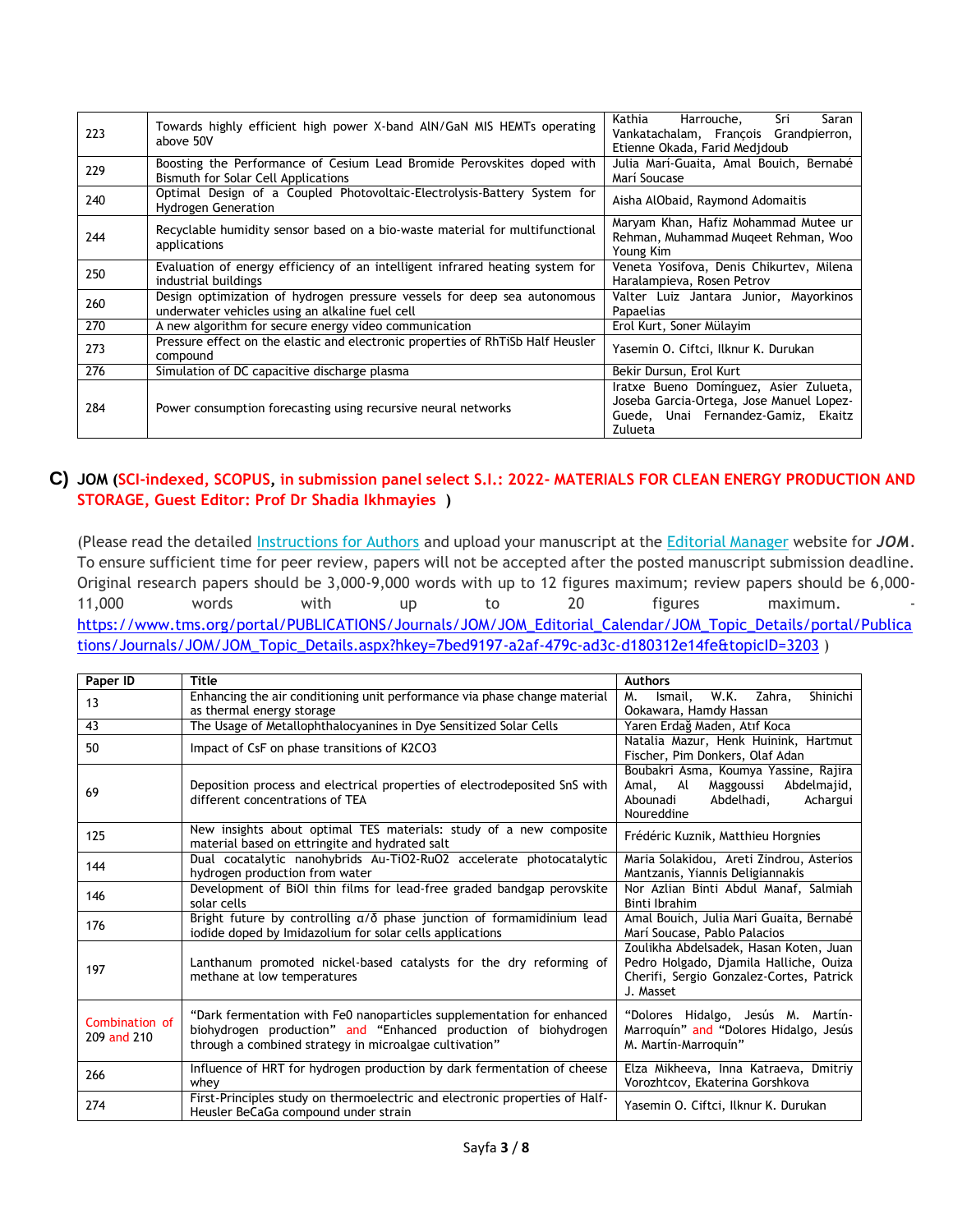| 285 | Two-dimensional PIV/PTV experimental investigation on the combined<br>effect of iron fillings filtering techniques: A qualitative approach | Iker Villén Ordóñez, Daniel Teso<br>Fernández de Betoño, Pablo Martínez-<br>Filgueira, Unai Fernández-Gámiz,<br>Gonzalo Márquez Pérez, Jose Manuel<br>Lopez-Guede |
|-----|--------------------------------------------------------------------------------------------------------------------------------------------|-------------------------------------------------------------------------------------------------------------------------------------------------------------------|
| 286 | Operation of CdZnTe (CZT) detectors in plasmic media                                                                                       | H. Hilal Kurt, S. Utas                                                                                                                                            |

## **D) Journal of Polytechnics (E-SCI-indexed submit as regular issue, https://dergipark.org.tr/en/pub/politeknik )**

| Paper ID                      | Title                                                                                                                                                                | <b>Authors</b>                                                                                                                                                                                                             |
|-------------------------------|----------------------------------------------------------------------------------------------------------------------------------------------------------------------|----------------------------------------------------------------------------------------------------------------------------------------------------------------------------------------------------------------------------|
| 3                             | Enhancement of wave energy conversion system performance by using<br>equilibrium optimizer technique                                                                 | Omar M. Saber, Abdallah El-Marhoumy,<br>Mariam A. Sameh, Mahmoud A. Attia                                                                                                                                                  |
| 9                             | Energy analysis of a small-scale multi-effect distillation system powered by<br>photovoltaic/thermal collectors                                                      | Mahmoud Sheta, Ahmed Elwardany,<br>Shinichi Ookawara, Hamdy Hassan                                                                                                                                                         |
| 16                            | Use of autonomous drone for damage assessment of wind turbine                                                                                                        | Harun Tanrıverdi, Ahmet Ulukan, Güzide<br>Karakuş                                                                                                                                                                          |
| 18                            | Preliminary analysis of vertical ground-coupled heat exchanger technology<br>in Mauritius                                                                            | Mahendra Gooroochurn, Devin Bhoodoo,<br>Heman Shamachurn, B Y R Surnam,<br>Santaram Venkannah                                                                                                                              |
| 20                            | Tissues segmentation with numerical methods: Anova2 way and Gram<br>Schmidt of approximation orthogonal polynomial                                                   | Grainet Youcef, El Kourd Kaouther                                                                                                                                                                                          |
| 33                            | Regional approach to renewables                                                                                                                                      | Jiri Stodola, Petr Stodola, Jan Furch                                                                                                                                                                                      |
| 52                            | Performance comparison of dry-type transformer under different<br>excitations                                                                                        | Seda Kul, Selami Balci, Süleyman Sungur<br>Tezcan                                                                                                                                                                          |
| Combination of<br>56 and 57   | "Influence of Adsorbent Shape on Adsorbed Gas Storage" and "FES Field<br>Lab: An Integrated Pilot Plant for Energy"                                                  | "Georg Klepp" and "Georg Klepp"                                                                                                                                                                                            |
| 98                            | NiW6Se8 Chevrel Phase for Photocatalytic Water Splitting: A DFT Study                                                                                                | Tugce Sevinc Dag, Aysenur Gencer, Faruk<br>Ozel, Gokhan Surucu, Yasemin Ciftci                                                                                                                                             |
| 131                           | Experimental study of the influence of clumped weights on a scaled<br>mooring line                                                                                   | Tomas López-Olocco, Leo M. González-<br>Gutiérrez, Javier Calderón-Sánchez                                                                                                                                                 |
| 137                           | Partner with Nature: Renewable Energy Art and Design                                                                                                                 | Mihyun Kang, Phil Choo, Bruce Logan,<br>Anjana Padmakumar Renuka, Paulo<br><b>Soares</b>                                                                                                                                   |
| Combination of<br>139 and 140 | "The performance enhancement of stay vanes in rehabilitation process of<br>Francis Turbines" and "Utilization of CFD tools on similarity of francis<br>turbines"     | "Kaan Guzey, Oguzhan Ulucak, Ece Ayli,<br>Kutay Celebioglu, Selin Aradag" and<br>"Sena Gozde Yildirim, Sila Fatma Seydim,<br>Kaan Guzey, Ece Nil Kantar, Asli Beril<br>Ejder, Ece Ayli, Kutay Celebioglu, Selin<br>Aradag" |
| 201                           | Basic Research on Thermal Stratification of Stone Heat Storage System                                                                                                | Weichen Zhang, Susumu Ozaki, Hideharu<br>Takahashi, Yutaka Tamaura, Hiroshige<br>Kikura                                                                                                                                    |
| 227                           | Reactivity and kinetics of raw and torrefied Palm Kernel Shell                                                                                                       | Funmilayo Nihinlola Osuolale, Kevin J.<br>Whitty                                                                                                                                                                           |
| 245                           | Modeling, design, and construction of Parabolic Trough Solar System                                                                                                  | Maryam Khan, Hafiz Mohammad Mutee ur<br>Rehman, Muhammad Muqeet Rehman,<br>Woo Young Kim                                                                                                                                   |
| 83                            | Wind power axial flux alternator operating with a heat pump                                                                                                          | Lidia Chubraeva, Sergey Timofeyev                                                                                                                                                                                          |
| 85                            | Numerical analysis on deformation and stresses in RM1 NACA-4415 wind<br>turbine                                                                                      | Khurshid Alam, Muhammad Iqbal, Ahmed<br>Al Balushi, Afzal Husain, Sakhi Jan, Saeed<br>Badshah                                                                                                                              |
| 105                           | Study of growth rate of tetraselmis striata microalgae for biofuel<br>production                                                                                     | Sameer Al-Asheh, Ahmad Aidan, Rawan<br>Abu Alwan, Dana Kadadou, Yousef<br>Elzanaty, Maitha Ahli, Ghadeer Hegab                                                                                                             |
| 106                           | The characteristics of efficient oil and gas investments projects                                                                                                    | S. Yu. Zholkov (Jolkov)                                                                                                                                                                                                    |
| 114                           | Optimization of biogas production process parameters and modelling to<br>enhance methane quality yield from an industrial biogas plant                               | Opeoluwa R. Dada, Opeyeolu Timothy<br>Laseinde                                                                                                                                                                             |
| 129                           | Effect of biodiesel 20% on locomotive engine performance and reliability of<br>coal railroad trains                                                                  | Suryantoro, M.T., Reksowardojo, I.K.,<br>Nugroho, R. C., Sumartono, H., Wibowo,<br>C.S., Makruf, M., Adisukra, K.F., Khudin,<br>M.                                                                                         |
| 138                           | An investigation of the influence of biodiesel blends on the performance<br>parameters, combustion, and emissions characteristics of compression<br>ignition engines | Mohamed E. Khidr, Tamer F. Megahed,<br>Shinichi Ookawara, Ahmed E. Elwardany                                                                                                                                               |
| 151                           | Experimental investigation of heating and evaporation characteristics of<br>single suspended aniline droplet                                                         | Hesham Elkady, Rami Zewail, Shinsuke<br>Mori, Ahmed E. Elwardany                                                                                                                                                           |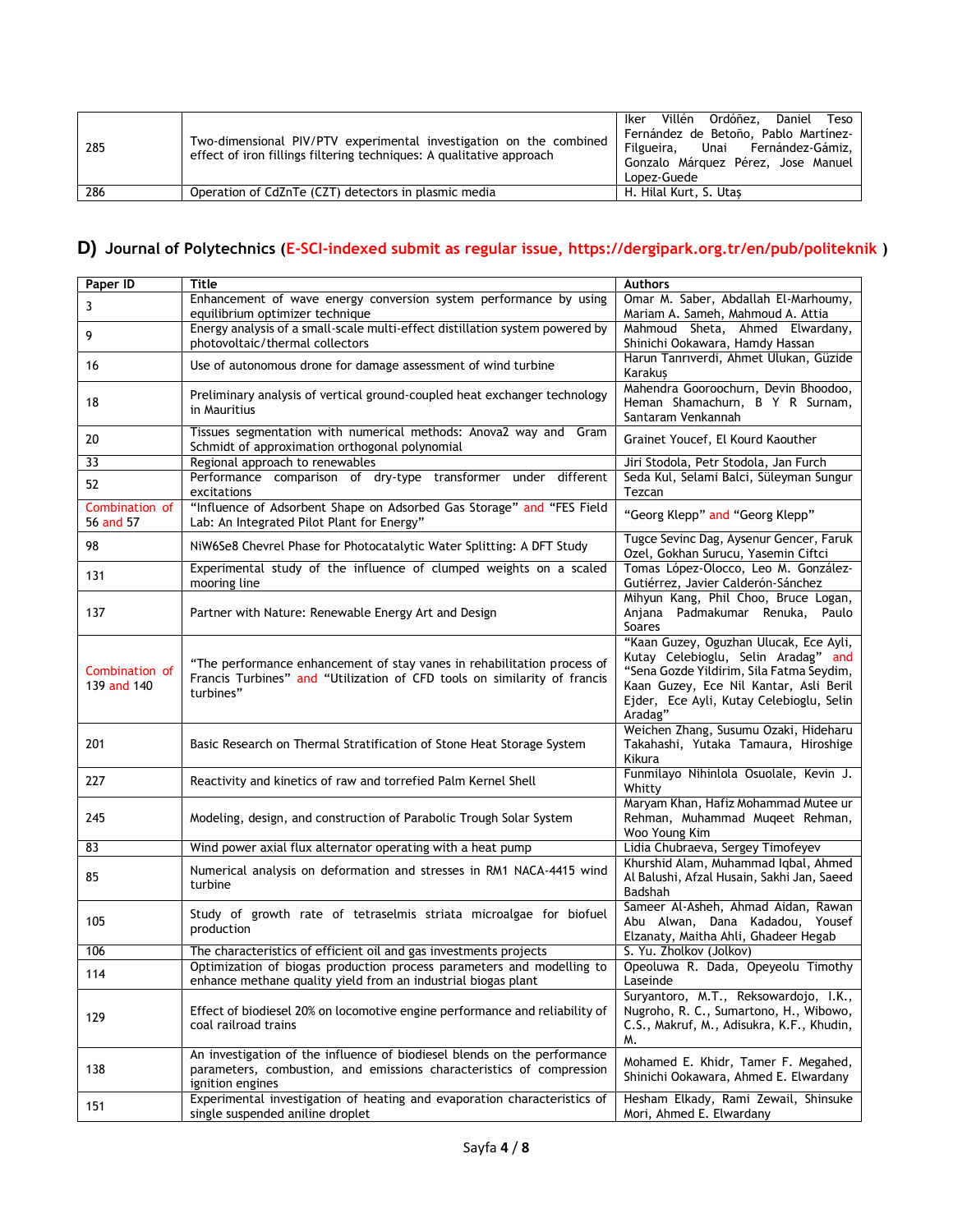| 152 | Investigation of unit commitment problem in the presence battery storage<br>and seasonal variations of solar power plants: case study Kahramanmaras | Fatma Avli Fırıs, İsrafil Karadöl, Mustafa<br>Sekkeli                                             |
|-----|-----------------------------------------------------------------------------------------------------------------------------------------------------|---------------------------------------------------------------------------------------------------|
| 171 | Digital Twin for the management of wind power plants                                                                                                | Redchuk<br>Andrés<br>Cisterna,<br>Sergio<br>Salimbeni, Gonzalo Andaloro                           |
| 175 | Li-ion battery thermal parameter identification and core temperature<br>estimation                                                                  | Khadija<br>Saqli,<br>Houda<br>Bouchareb,<br>Oudghiri Bentaie Mohammed, Kouider<br>Nacer M'sirdi   |
| 182 | Renewable solar energy systems for drying banana (musa acuminata) peel<br>biomass                                                                   | Oluseye Omotoso Agbede                                                                            |
| 188 | A comparison for polyphase synchronous generator structures with FEA<br>software                                                                    | Selami Balci, Mustafa Akkaya                                                                      |
| 214 | Effect of Al2O3, SiO2 and CNT Nanoparticles Blend Fuels on Diesel Engine<br>Performances and Emission Characteristics                               | Anes G. Mrwan, Ang F. Chen, M. Akmal<br>Adzmi, I. M. Yusri, Abdullah Adam, Farad<br>Jaliliantabar |
| 217 | Circular Patch antenna operating 5.8 GHz for Energy Harvesting Systems                                                                              | Oguzhan Ertas, Murat Yucel                                                                        |
| 226 | Production, comparison and Storage stability of Biodiesels under different<br>storage conditions                                                    | Soufiane Ghanimi, Badreddine Elmejhed,<br>Wafa Terouzi, Fouzia Kzaiber                            |
| 257 | The effect of using four types coated electrodes on surface roughness of<br>titanium metal by electrical discharge machining (EDM)                  | Maryam A. Sadik, Shukry H. Aghdeab,<br>Raed R. Shwaish                                            |
| 268 | Theoretical analysis of thermodynamic properties of RhTiAs Half Heusler<br>compound                                                                 | Ilknur K. Durukan, Yasemin O. Ciftci                                                              |
| 287 | Energy conversion via GaAs electrode in a plasma system with<br>microdistance                                                                       | H. Hilal Kurt, S. Utas                                                                            |
| 291 | HgCdTe infrared detector applications in plasma systems                                                                                             | H. Hilal Kurt, S. Utas                                                                            |
| 204 | Production of bioethanol and biogas from olive mill solid lignocellulose<br>biomass                                                                 | Hassan Azaizeh, Hiba N. Abu Tayeh                                                                 |

#### **E) Sustainability (SCI-indexed, SCOPUS –indexed , select "Selected Papers from the 10th European Conference on Renewable Energy Systems" in submission panel. [https://www.mdpi.com/journal/sustainability/special\\_issues/ECRES\\_2022](https://www.mdpi.com/journal/sustainability/special_issues/ECRES_2022) ,Guest editors: Prof Dr Erol KURT, Prof.**

**Dr. Jose M. Lopez-Guede)**

| Paper ID                    | <b>Title</b>                                                                                                                                                                                             | <b>Authors</b>                                                                                      |
|-----------------------------|----------------------------------------------------------------------------------------------------------------------------------------------------------------------------------------------------------|-----------------------------------------------------------------------------------------------------|
| 4                           | Scenario analysis of a coal reduction share in the power generation in Bosnia<br>and Herzegovina until 2050                                                                                              | Azrudin Husika, Nurin Zecevic, Ilham<br>Numic, Ejub Dzaferovic                                      |
| 10                          | Energy audit of a residential building in semi-arid climate: a case study                                                                                                                                | Issa Jumatatu Bosu, Hamdy AboAli Hassan                                                             |
| 36                          | Integration of hybrid microgrids in residential houses: A case study                                                                                                                                     | Gracia María Cabello González, Sergio<br>Jesús Navas Herrera, Francisco Javier Pino<br>Lucena       |
| 46                          | Wave energy potential of the coast of the island of El Hierro for the<br>exploitation of a Wave Energy Converter (WEC)                                                                                   | Isidro Padrón, Manuel D. García, Deivis<br>Avila, Graciliano N. Marichal                            |
| 47                          | Role of the buffer layer from TiO2 for the performance of the lead-free<br>perovskite photoelectric devices                                                                                              | Rade Tomov, Mariya Aleksandrova                                                                     |
| Combination<br>of 75 and 76 | "A comprehensive data analysis method focuses on complex real-time<br>temperature data of thermoelectric generator" and "A design of thermal<br>energy harvesting system with bipolar dwi-level voltage" | "Muhammad Nazri Rejab, Muhammad<br>Akmal Johar" and "Muhammad Nazri<br>Rejab, Muhammad Akmal Johar" |
| 89                          | Thermodynamic analysis of kalina cycle with property analysis of ammonia<br>water mixture as a working fluid                                                                                             | Al Shadab Ahmad, Tasmeem Ahmad Khan                                                                 |
| 111                         | The analysis of wind turbine distances by using a novel techno-spatial<br>approach in complex wind farm terrains                                                                                         | Bukurije Hoxha, Drenusha Krasniqi -<br>Alidema, Risto V. Filkoski                                   |
| 116                         | An Artificial Neural Network approach to power substation infrastructure<br>maintenance to achieve equipment service life                                                                                | Moyahabo Dominic Ramere, Opeyeolu<br><b>Timothy Laseinde</b>                                        |
| 119                         | On optimal shape of a fusion-driven transmutation reactor with molten salt                                                                                                                               | Bong Guen Hong                                                                                      |
| 120                         | Solar concentrators in combination with agricultural fields: Azerbaijan and<br>Mexico                                                                                                                    | Masuma Mammadova, Tetyana Baydyk,<br><b>Ernst Kussul</b>                                            |
| 122                         | Using the microwave pre-treatment on drying technology of vegetables                                                                                                                                     | Miansong Zhang, Sherzod Mamatov,<br>Ulugbek Kadirov, Airong Jia, Changheng<br>Liu                   |
| 135                         | Techno-cost feasibility analysis for the replacement of diesel pumps with<br>solar pumps for irrigation purpose, case study: BUGESERA district, Rwanda                                                   | Isaac Ntihinyuzwa, Alexander Kyaruzi,<br>Emmanuel Masabo                                            |
| 145                         | Selection of renewables for economic regions with diverse conditions: the<br>case of Azerbaijan                                                                                                          | Mahammad Nuriyev, Jeyhun Mammadov,<br>Aziz Nuriyev, Joshgun Mammadov                                |
| 178                         | Design of outer rotor brushless DC motor and investigation of motor axial<br>length to pole pitch ratio                                                                                                  | Öztürk Tosun, Necibe Füsun Oyman<br>Serteller                                                       |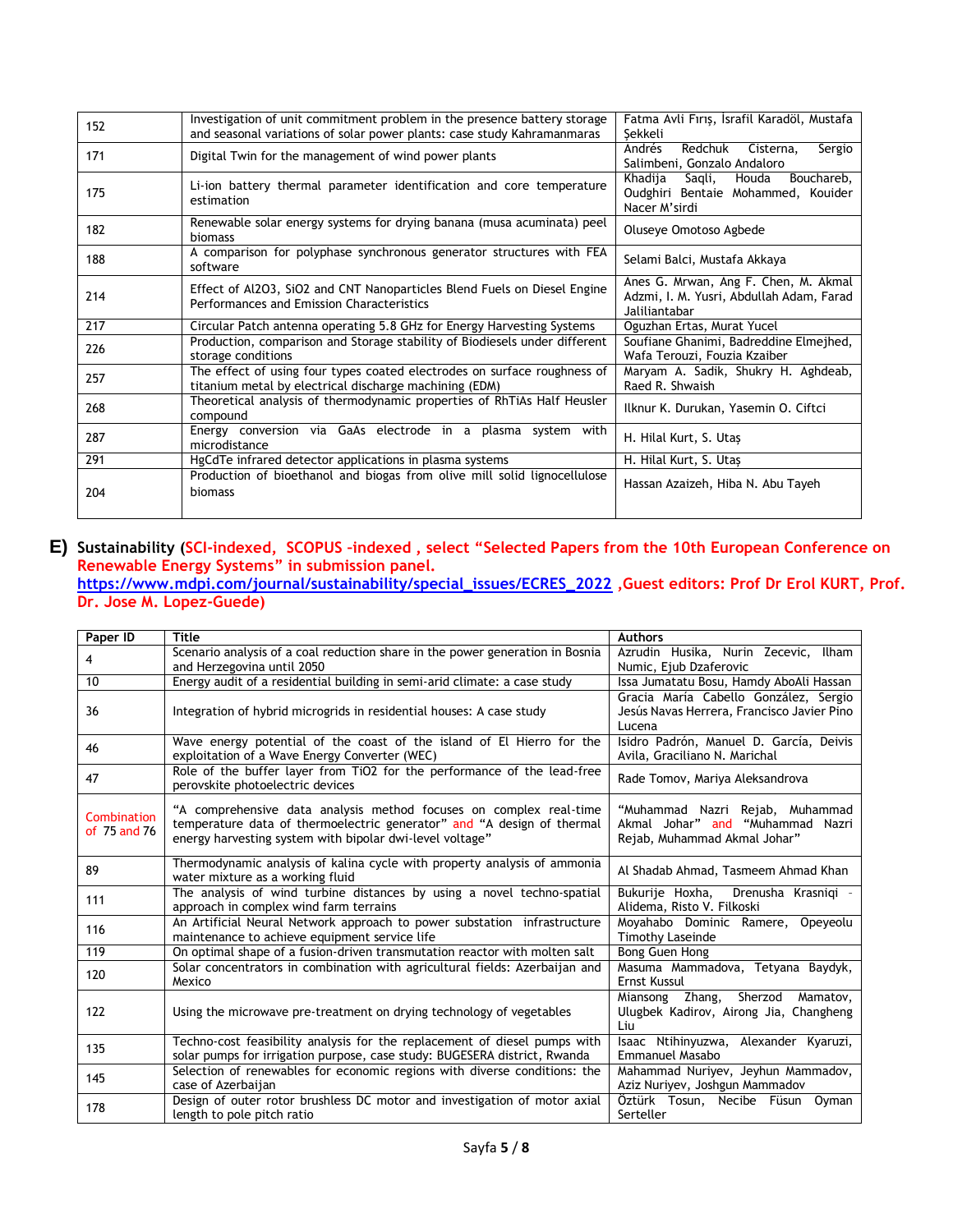| 185 | Democratization, Economic Development and Renewable Energy: Explaining<br>When and Why Democracy promotes Energy Transition         | Zeynep Clulow                                                                                                                                       |
|-----|-------------------------------------------------------------------------------------------------------------------------------------|-----------------------------------------------------------------------------------------------------------------------------------------------------|
| 191 | Sliding mode control based disturbance estimator design for a class of LTI<br>systems                                               | Artun Sel, Uygar Gunes, Cosku Kasnakoglu                                                                                                            |
| 215 | A fuel flexible combined heat and power micro gas turbine test rig for<br>dispatchable power generation                             | Mohsen Assadi                                                                                                                                       |
| 233 | Biomass potential as a renewable energy source in Colombia                                                                          | Pérez-Rodríguez,<br>Claudia<br>Patricia<br>Fernando Cardeño López, Carmen Sofía<br>Duarte Gonzalez, Andres<br>Montaña,<br>Catalina García Marroquín |
| 249 | Intentions to charge Electric Vehicles with Vehicle-to-grid technology among<br>people with different motivations for energy saving | Bohdanowicz,<br>Zbigniew<br>Jarosław<br>Kowalski, Cezary Biele                                                                                      |
| 252 | Analysis of silicon heterojunction solar cells under low illumination conditions                                                    | Mathieu<br>Rupendra Kumar<br>Sharmaa,<br>Boccardb, Jakub Holovský                                                                                   |
| 253 | The dynamics of the electricity consumption in Albania                                                                              | Elmira Kushta, Miftar Ramosaço, Dode<br>Prenga                                                                                                      |
| 278 | Research of exhaust gas boiler heat exchange surfaces with reduced corrosion<br>when water-fuel emulsion combustion                 | Victoria Kornienko, Roman Radchenko,<br>Andrii Radchenko, Anatoliy Pavlenko,<br>Dmytro Konovalov                                                    |
| 280 | Improving thermoacoustic low temperature heat recovery systems                                                                      | Zongming Yang, Volodymyr Korobko,<br>Mykola Radchenko, Oleksiy Korobko                                                                              |
| 283 | CFD and fuel consumption analysis and study of a bus                                                                                | Zugatz Ansa Otxoa, Roberto Garcia<br>Fernandez, Unai Fernandez Gamiz, Koldo<br>Portal-Porras, Ekaitz Zulueta, Jose Manuel<br>Lopez-Guede            |

## **F) [Applied Solar Energy \(](http://onlinelibrary.wiley.com/journal/10.1002/%28ISSN%291099-047X)SCOPUS-indexed, submit as regular submission)**

| Paper ID | <b>Title</b>                                                                                                        | <b>Authors</b>                                                                                                                                                                               |
|----------|---------------------------------------------------------------------------------------------------------------------|----------------------------------------------------------------------------------------------------------------------------------------------------------------------------------------------|
| 134      | Charging electric vehicles using PV technology                                                                      | Hiba Guedira, Irem Firtina-Ertis                                                                                                                                                             |
| 141      | Development of solar aggregation platform on the cloud and use cases                                                | Panitarn Chongfuangprinya,<br>Bo<br>Yang,<br>Yanzhu Ye, Abe Masonori                                                                                                                         |
| 154      | A new indirect photovoltaic power optimization method based on the measured<br>temperature and irradiance           | Ehssein Chighali, Ba Abdellahi, Aroudam<br>Elhassen                                                                                                                                          |
| 156      | Quantum well structure enhancement for optoelectronic applications                                                  | Abdelkader Aissat, Rachid Amraoui, Jean<br>Pierre Vilcot                                                                                                                                     |
| 157      | Intersubband absorption coefficient of conduction band in InGaNSb/GaAs<br>quantum well structures                   | Lynda Chenini, Abdelkader Aissat, Jean<br>Pierre Vilcot                                                                                                                                      |
| 208      | Comparison of energy performance of PV and PVT panels for climate conditions<br>of Kosovo                           | Blerina Bylykbashi, Risto Filkoski                                                                                                                                                           |
| 239      | Numerical study investigating the performance of tandem dual solar cell with<br>integration of GaAs tunnel junction | Benbahouche Lynda, Idjdarene Souad                                                                                                                                                           |
| 242      | Solar power generation forecasting using Attention mechanism for Long-Short<br><b>Term Memory</b>                   | Dhruv Singh Kushwaha, Zoliekha Abdollahi<br>Biron                                                                                                                                            |
| 258      | Solar energy for foam concrete production technology in modern conditions                                           | Nurbayeva,<br>Marzhan<br>Lyazat<br>Aruova,<br>Temirkhan Tolkynbaev, Akpan Kirgizbaev,<br>Batyrkhan Tokmyrza, Zhanar Aukazhieva,<br>Bolat Aruov, Zhanar Kalieva,<br><b>Boris</b><br>Gordienko |
| 259      | Parameter extraction with honey badger algorithm and wild horse optimizer for<br>single and double diode PV models  | Kezban Koc, Mehmet<br>Demirtas,<br><b>lpek</b><br>Cetinbas                                                                                                                                   |
| 267      | Optoelectronic properties of semiconductor NiHfSi compound via Ab-initio<br>methods                                 | Ilknur K. Durukan, Yasemin O. Ciftci                                                                                                                                                         |
| 288      | Graphene as cathode material at low pressures                                                                       | S. Utaş, H. Hilal Kurt                                                                                                                                                                       |

## **G) TURJE (E-SCI, submit as regular submission - <https://dergipark.org.tr/en/pub/turje> )**

| Paper ID | Title                                                                                | <b>Authors</b>                                        |
|----------|--------------------------------------------------------------------------------------|-------------------------------------------------------|
| 142      | Renewable energy art and design (READ): A framework for solar energy<br>education    | Paulo Soares, Mihyun Kang, Phil Choo                  |
| 219      | Differential protection scheme for FREEDM system based IoT communication<br>protocol | Ahmed Y. Hatata, Mohamed A. Essa, Bishoy<br>E. Sedhom |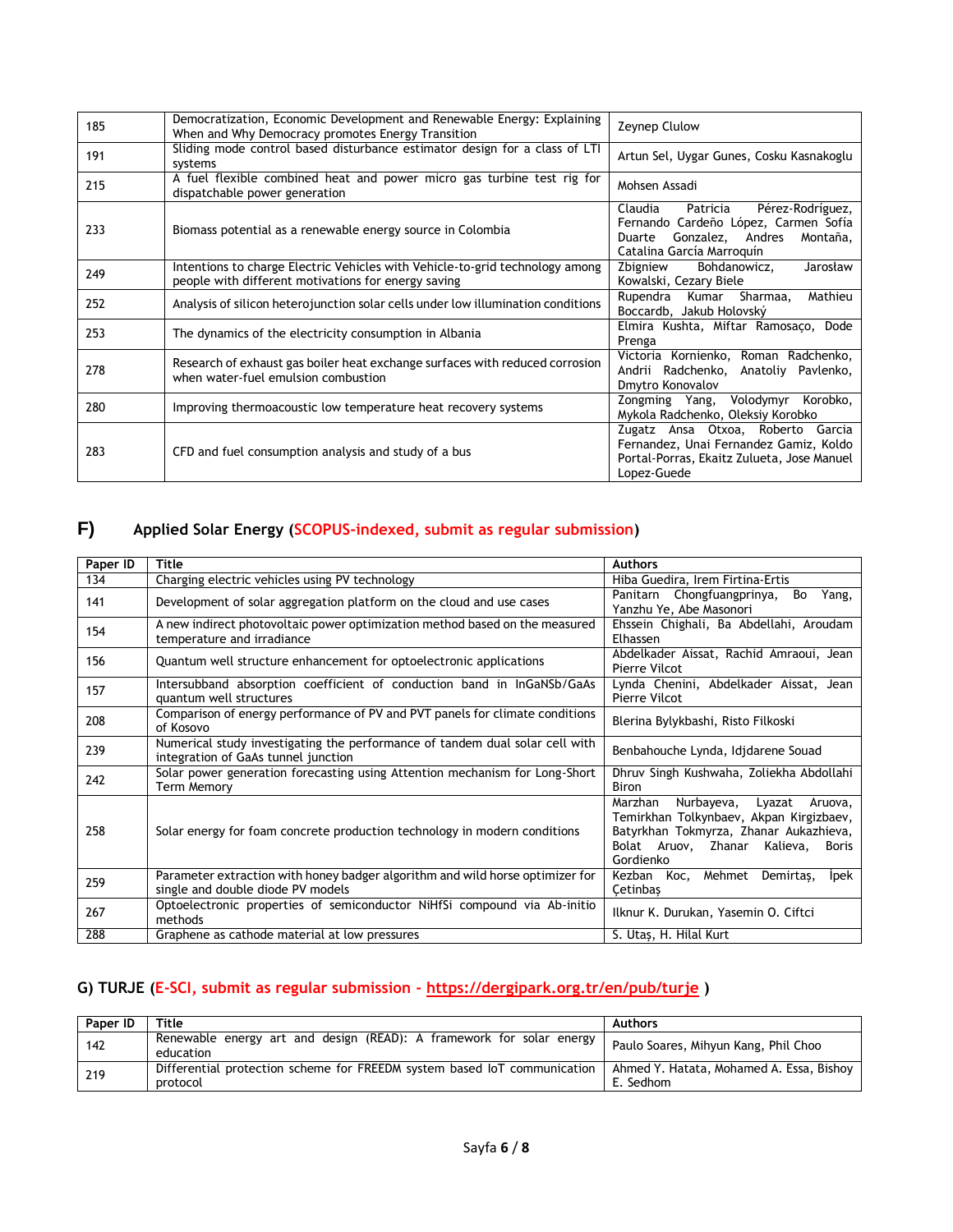### **H) International Journal of Renewable Energy Development (E-SCI indexed, submit as regular submission) [\(https://ejournal.undip.ac.id/index.php/ijred](https://ejournal.undip.ac.id/index.php/ijred) )**

| Paper ID         | <b>Title</b>                                                                                                                               | <b>Authors</b>                                                                                                                                                                                         |
|------------------|--------------------------------------------------------------------------------------------------------------------------------------------|--------------------------------------------------------------------------------------------------------------------------------------------------------------------------------------------------------|
| 11               | Study of the heat transfer process of PCM and nano enhanced-PCM during the<br>melting and solidification in different capsule-shapes       | Allan T. Muzhanje, Mohsen A. Hassan,<br>Shinichi Ookawara, Hamdy Hassan                                                                                                                                |
| 14               | Thermal management of photovoltaic cell using heat pipe and phase change<br>material (PV-HP-PCM): a numerical study                        | Ramadan Gad, Hatem Mahmoud, Shinichi<br>Ookawara, Hamdy Hassan                                                                                                                                         |
| 49               | Absorption enhancement in organic photovoltaic cells with triangular-shell-<br>shaped active layers                                        | Dooyoung Hah                                                                                                                                                                                           |
| 68               | Cold flow simulation of fluidized bed reactor based on different air nozzle<br>directions                                                  | Mohamad M. Alashmawy, Hassan Shokry<br>Hassan, Shinichi Ookawara, Ahmed E.<br>Elwardany                                                                                                                |
| 113              | Design and analyses of the novel circular fractal UWB antenna                                                                              | Kayhan Çelik, Hasan Hüseyin Ak, Erol Kurt                                                                                                                                                              |
| 200              | Design of a cup anemometer performance simulator                                                                                           | Daniel Alfonso-Corcuera, Elena Lopez-<br>Nuñez, Mikel Ogueta-Gutiérrez, Enrique<br>Vega, Octavian Curea, Ángel Sanz-Andrés,<br>Santiago Pindado                                                        |
| 220              | Behavior of bean straw under inert torrefaction                                                                                            | Mohamed Khairy, Mona Gamal, Shinichi<br>Ookawara, H. Sekiguchi, Ahmed Elwardany                                                                                                                        |
| 234              | Three dimensional tidal dynamic characteristics and tidal energy evaluation in<br>the southern sea area of Hainan Island                   | Huiming Huang, Xiantao Huang, Sigi Li                                                                                                                                                                  |
| 263              | Structural and morphological study of nanocrystalline cellulose obtained from<br>pineapple plant leaves for application in water treatment | Patricia Salazar-Bravo,<br>Aidé Minerva<br>Torres-Huerta, Miguel Antonio Domínguez-<br>Crespo, Diana Palma-Ramírez, Arquímedes<br>Cruz-López, Héctor Dorantes-Rosales                                  |
| 264              | Surface modification and characterization of carbon based nanoadsorbents for<br>wastewater treatment                                       | Ángeles Iveth Licona-Aguilar, Aidé Minerva<br>Torres-Huerta, Miguel Antonio Domínguez-<br>Crespo, Silvia Beatriz Brachetti-Sibaja,<br>María de la Luz Xochilt Negrete-Rodríguez,<br>Eloy Conde-Barajas |
| 269              | Defect effects on hardness of B2-type YIn Compound                                                                                         | Ilknur K. Durukan, Yasemin O. Ciftci                                                                                                                                                                   |
| $\overline{272}$ | Ab-initio study on hydrogen storage of Ni substutited CuZn in B2 structure                                                                 | Yasemin O. Ciftci, Ilknur K. Durukan                                                                                                                                                                   |
| 279              | Cooling potential of ship main engine intake air cooling and its realization on<br>the route line                                          | Roman Radchenko, Mykola Radchenko,<br>Andrii Andreev, Victoria Kornienko, Hanna<br>Koshlak                                                                                                             |
| 281              | Increasing the efficiency of turbine inlet air cooling in subtropical conditions of<br>central China                                       | Zongming Yang, Mykola Radchenko, Andrii<br>Radchenko, Eugeniy Trushliakov, Serhiy<br>Kantor                                                                                                            |
| 282              | Investigation of the liquid injection influence on pressure losses in the<br>thermopressor flow part                                       | Zongming Yang, Dmytro Konovalov, Roman<br>Radchenko,<br>Halina Kobalava, Victoria<br>Kornienko                                                                                                         |

### **I) [Energy Sources, Part B: Economics, Planning, and Policy](https://www.tandfonline.com/toc/uesb20/current) (SCI indexed, submit as regular submission)**

| Paper ID                         | Title                                                                                          | <b>Authors</b>                                                                                                                                                                                                                                                                                             |
|----------------------------------|------------------------------------------------------------------------------------------------|------------------------------------------------------------------------------------------------------------------------------------------------------------------------------------------------------------------------------------------------------------------------------------------------------------|
| 17                               | Existential threat to the business models of small and medium-sized energy<br>companies        | Andreas Ensinger, Daria Kern, Anna Nagl,<br>Karlheinz Bozem, David K. Harrison, Bruce<br>M. Wood                                                                                                                                                                                                           |
| 53                               | Towards energy efficiency by a simple framework: a proof of concept                            | Petrin, Nilo S M, Néto, João Carlos                                                                                                                                                                                                                                                                        |
| 77                               | Renewable energy for sustainable development in india: current status and<br>future prospects  | Aditi, Nalin Bharti                                                                                                                                                                                                                                                                                        |
| 181                              | Optimization of Renewable Energy Systems with Storage in Wind Farms                            | Catarina Martins, Maria Inês Marques,<br>Alberto Secades Barreñada                                                                                                                                                                                                                                         |
| 237                              | Integration of data centres as active entities into energy systems modelling                   | Juan Jerez, Juan Gea-Bermúdez, Claire<br>Bergaentzlé, Dogan Keles                                                                                                                                                                                                                                          |
| 246                              | Assets migration by means of solving of portfolio optimization                                 | Krassimira Stoyanova, Vassil Guliashki                                                                                                                                                                                                                                                                     |
| Combination<br>of 290 and<br>292 | "An ongoing review on tools for nZEB" and "Energy related building modeling<br>and simulation" | "Jose Maria Santos-Herrero, Jose Manuel<br>Lopez-Guede, Ivan<br>Flores,<br>Unai<br>Fernandez-Gamiz, Jose Antonio Ramos-<br>Hernanz, Ekaitz Zulueta" and "Jose Maria<br>Santos-Herrero, Jose Manuel Lopez-<br>Guede, Ivan Flores, Jose Antonio Ramos-<br>Hernanz, Ekaitz Zulueta, Unai Fernandez-<br>Gamiz" |